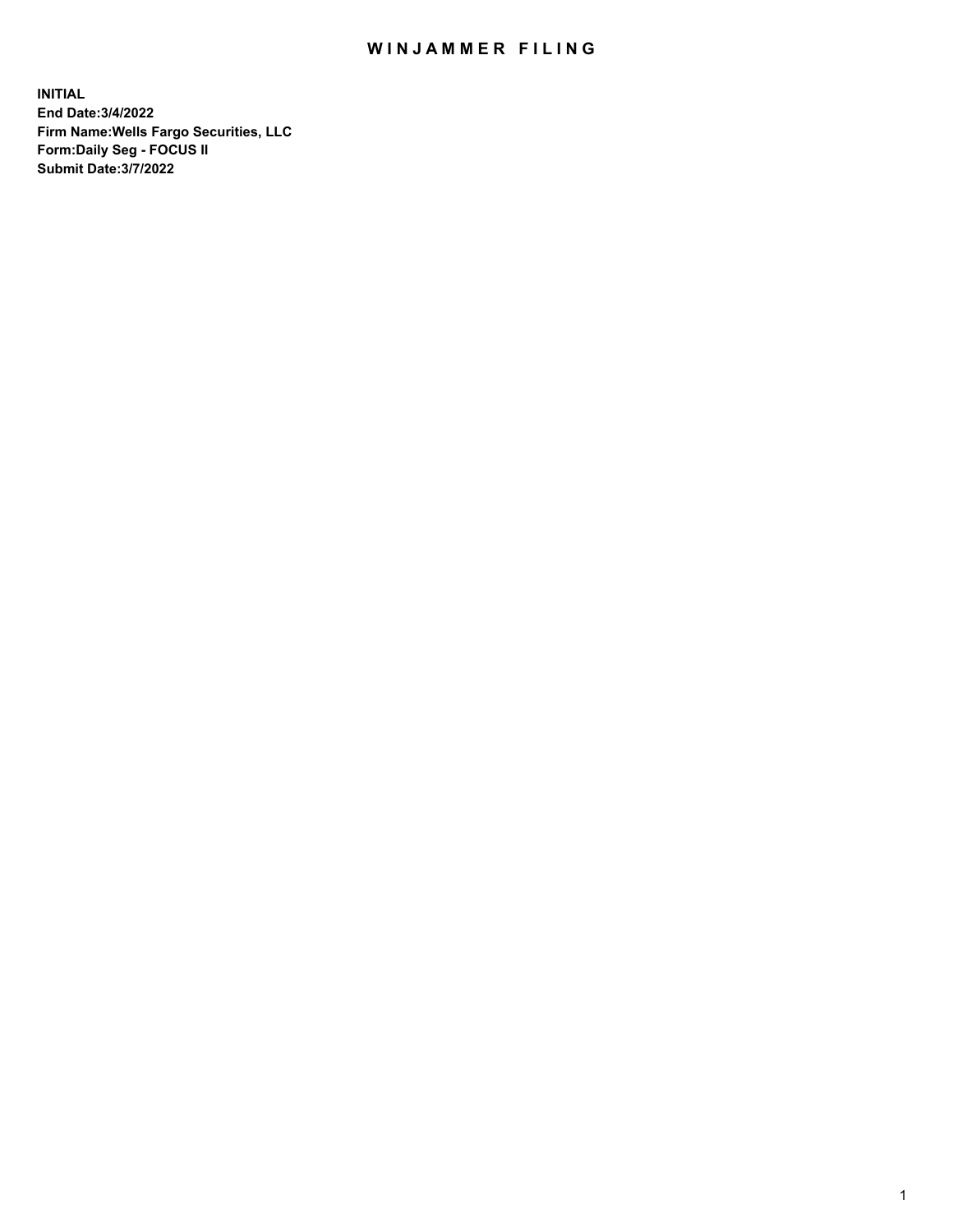**INITIAL End Date:3/4/2022 Firm Name:Wells Fargo Securities, LLC Form:Daily Seg - FOCUS II Submit Date:3/7/2022 Daily Segregation - Cover Page**

| Name of Company                                                                                                       | <b>Wells Fargo Securities LLC</b> |
|-----------------------------------------------------------------------------------------------------------------------|-----------------------------------|
| <b>Contact Name</b>                                                                                                   | <b>James Gnall</b>                |
|                                                                                                                       |                                   |
| <b>Contact Phone Number</b>                                                                                           | 917-699-6822                      |
|                                                                                                                       |                                   |
| <b>Contact Email Address</b>                                                                                          | james.w.gnall@wellsfargo.com      |
|                                                                                                                       |                                   |
| FCM's Customer Segregated Funds Residual Interest Target (choose one):                                                |                                   |
| a. Minimum dollar amount: ; or                                                                                        | 115,000,000                       |
| b. Minimum percentage of customer segregated funds required:% ; or                                                    | <u>0</u>                          |
| c. Dollar amount range between: and; or                                                                               | 00                                |
| d. Percentage range of customer segregated funds required between:% and%.                                             | 00                                |
| FCM's Customer Secured Amount Funds Residual Interest Target (choose one):                                            |                                   |
| a. Minimum dollar amount: ; or                                                                                        | 30,000,000                        |
| b. Minimum percentage of customer secured funds required:%; or                                                        | <u>0</u>                          |
| c. Dollar amount range between: and; or                                                                               | 00                                |
| d. Percentage range of customer secured funds required between: % and %.                                              | 0 <sub>0</sub>                    |
|                                                                                                                       |                                   |
| FCM's Cleared Swaps Customer Collateral Residual Interest Target (choose one):                                        |                                   |
| a. Minimum dollar amount: ; or                                                                                        | 355,000,000                       |
| b. Minimum percentage of cleared swaps customer collateral required:% ; or<br>c. Dollar amount range between: and; or | <u>0</u>                          |
| d. Percentage range of cleared swaps customer collateral required between:% and%.                                     | <u>00</u><br>00                   |
|                                                                                                                       |                                   |

Attach supporting documents CH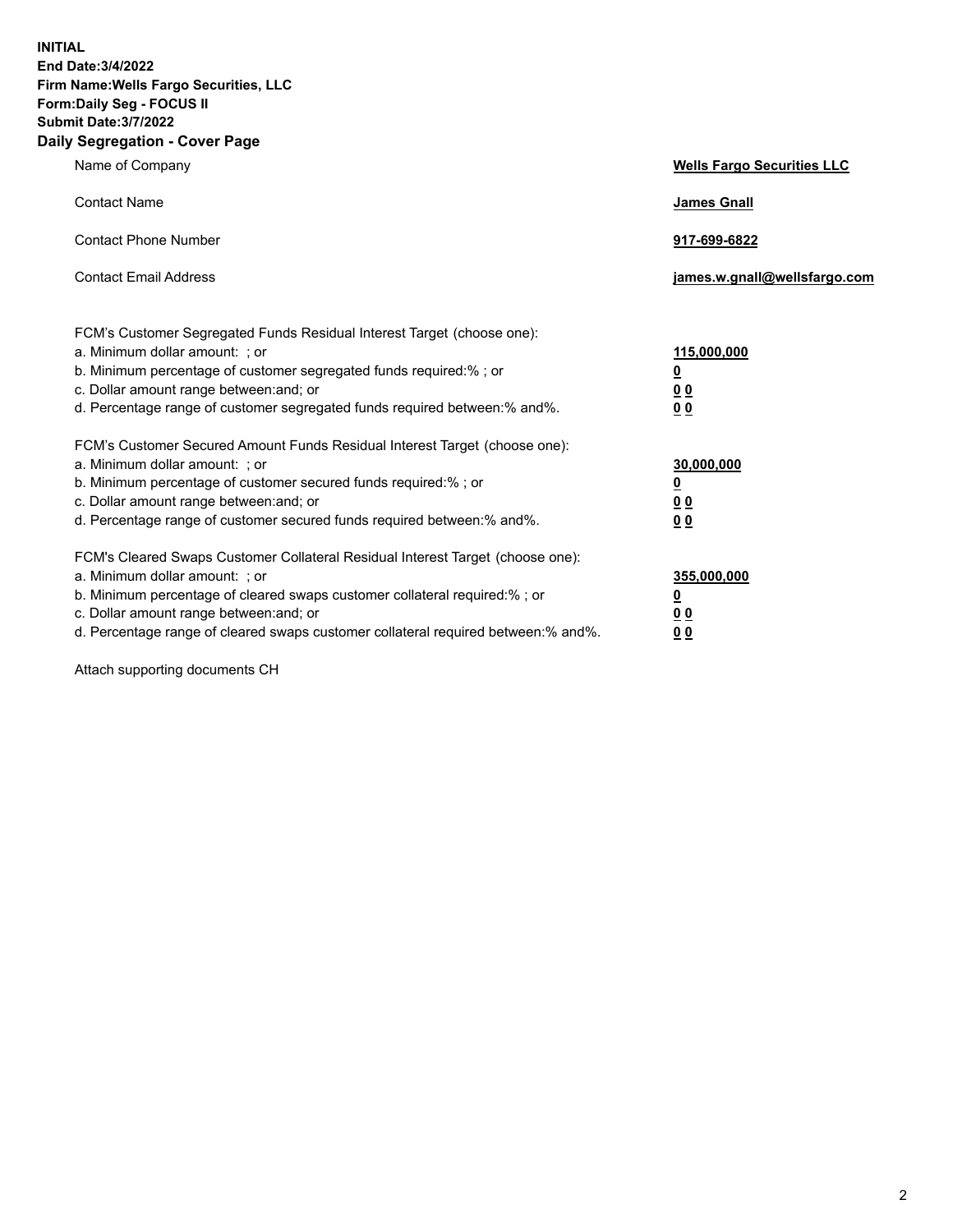**INITIAL End Date:3/4/2022 Firm Name:Wells Fargo Securities, LLC Form:Daily Seg - FOCUS II Submit Date:3/7/2022 Daily Segregation - Secured Amounts** Foreign Futures and Foreign Options Secured Amounts Amount required to be set aside pursuant to law, rule or regulation of a foreign government or a rule of a self-regulatory organization authorized thereunder **0** [7305] 1. Net ledger balance - Foreign Futures and Foreign Option Trading - All Customers A. Cash **327,327,534** [7315] B. Securities (at market) **213,657,546** [7317] 2. Net unrealized profit (loss) in open futures contracts traded on a foreign board of trade **23,186,018** [7325] 3. Exchange traded options a. Market value of open option contracts purchased on a foreign board of trade **20** [7335] b. Market value of open contracts granted (sold) on a foreign board of trade **0** [7337] 4. Net equity (deficit) (add lines 1. 2. and 3.) **564,171,118** [7345] 5. Account liquidating to a deficit and account with a debit balances - gross amount **28,360,438** [7351] Less: amount offset by customer owned securities **-27,792,353** [7352] **568,085** [7354] 6. Amount required to be set aside as the secured amount - Net Liquidating Equity Method (add lines 4 and 5) **564,739,203** [7355] 7. Greater of amount required to be set aside pursuant to foreign jurisdiction (above) or line 6. **564,739,203** [7360] FUNDS DEPOSITED IN SEPARATE REGULATION 30.7 ACCOUNTS 1. Cash in banks A. Banks located in the United States **146,295,608** [7500] B. Other banks qualified under Regulation 30.7 **103,949,880** [7520] **250,245,488** [7530] 2. Securities A. In safekeeping with banks located in the United States **192,160,413** [7540] B. In safekeeping with other banks qualified under Regulation 30.7 **0** [7560] **192,160,413** [7570] 3. Equities with registered futures commission merchants A. Cash **72,718** [7580] B. Securities **46,513,624** [7590] C. Unrealized gain (loss) on open futures contracts **34,034,708** [7600] D. Value of long option contracts **20** [7610] E. Value of short option contracts **0** [7615] **80,621,070** [7620] 4. Amounts held by clearing organizations of foreign boards of trade A. Cash **0** [7640] B. Securities **0** [7650] C. Amount due to (from) clearing organization - daily variation **0** [7660] D. Value of long option contracts **0** [7670] E. Value of short option contracts **0** [7675] **0** [7680] 5. Amounts held by members of foreign boards of trade A. Cash **160,507,621** [7700] B. Securities **0** [7710] C. Unrealized gain (loss) on open futures contracts **28,141,250** [7720] D. Value of long option contracts **0** [7730] E. Value of short option contracts **0** [7735] **188,648,871** [7740] 6. Amounts with other depositories designated by a foreign board of trade **0** [7760] 7. Segregated funds on hand **0** [7765] 8. Total funds in separate section 30.7 accounts **711,675,842** [7770] 9. Excess (deficiency) Set Aside for Secured Amount (subtract line 7 Secured Statement Page 1 from Line 8) **146,936,639** [7380] 10. Management Target Amount for Excess funds in separate section 30.7 accounts **30,000,000** [7780]

11. Excess (deficiency) funds in separate 30.7 accounts over (under) Management Target **116,936,639** [7785]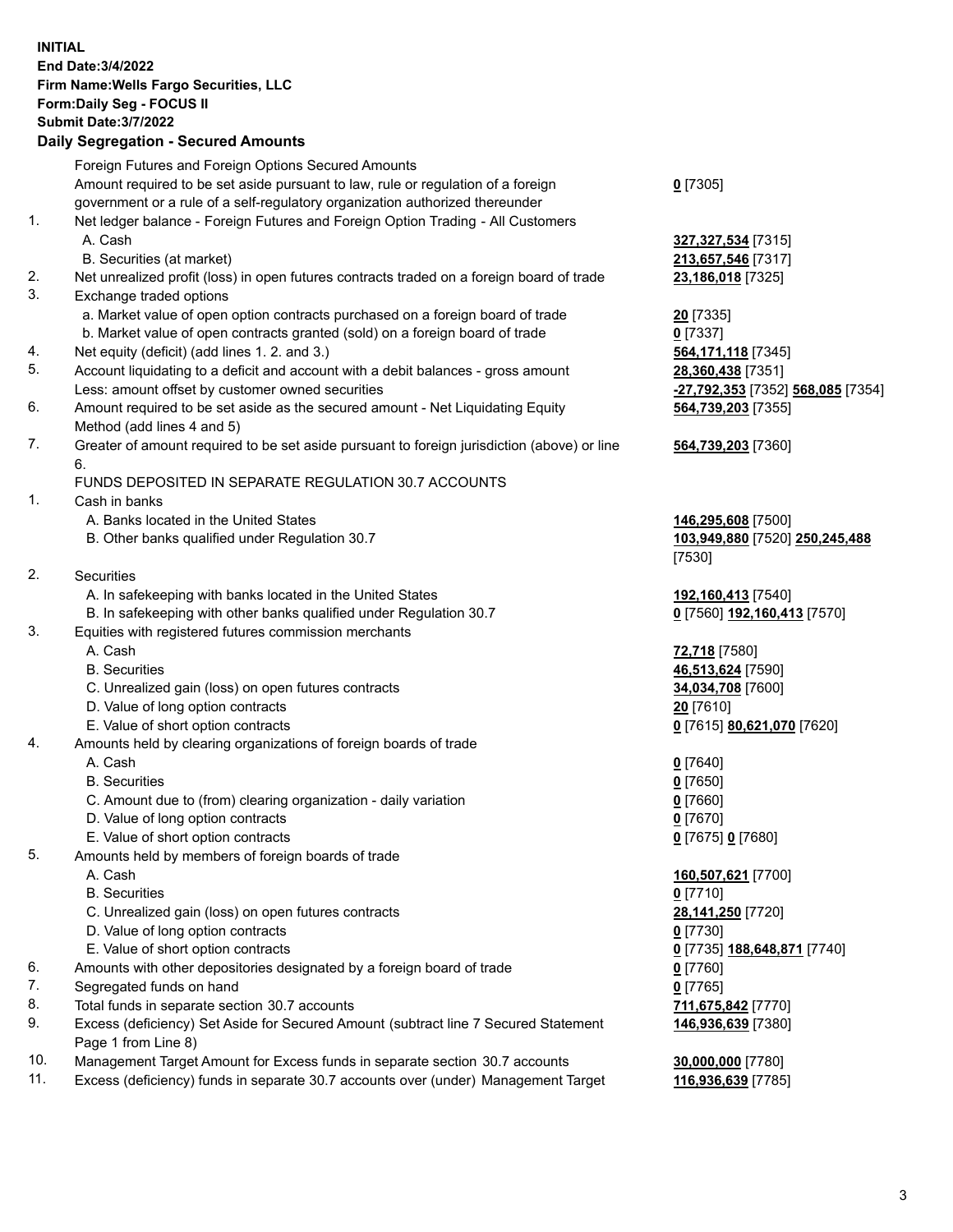**INITIAL End Date:3/4/2022 Firm Name:Wells Fargo Securities, LLC Form:Daily Seg - FOCUS II Submit Date:3/7/2022 Daily Segregation - Segregation Statement** SEGREGATION REQUIREMENTS(Section 4d(2) of the CEAct) 1. Net ledger balance A. Cash **3,550,745,624** [7010] B. Securities (at market) **1,987,839,180** [7020] 2. Net unrealized profit (loss) in open futures contracts traded on a contract market **-555,013,707** [7030] 3. Exchange traded options A. Add market value of open option contracts purchased on a contract market **2,461,083,322** [7032] B. Deduct market value of open option contracts granted (sold) on a contract market **-2,307,223,544** [7033] 4. Net equity (deficit) (add lines 1, 2 and 3) **5,137,430,875** [7040] 5. Accounts liquidating to a deficit and accounts with debit balances - gross amount **235,289,554** [7045] Less: amount offset by customer securities **-217,208,287** [7047] **18,081,267** [7050] 6. Amount required to be segregated (add lines 4 and 5) **5,155,512,142** [7060] FUNDS IN SEGREGATED ACCOUNTS 7. Deposited in segregated funds bank accounts A. Cash **171,935,378** [7070] B. Securities representing investments of customers' funds (at market) **675,512,669** [7080] C. Securities held for particular customers or option customers in lieu of cash (at market) **239,280,743** [7090] 8. Margins on deposit with derivatives clearing organizations of contract markets A. Cash **2,928,713,474** [7100] B. Securities representing investments of customers' funds (at market) **124,329,797** [7110] C. Securities held for particular customers or option customers in lieu of cash (at market) **1,748,558,437** [7120] 9. Net settlement from (to) derivatives clearing organizations of contract markets **-299,352,060** [7130] 10. Exchange traded options A. Value of open long option contracts **2,461,083,322** [7132] B. Value of open short option contracts **-2,307,223,544** [7133] 11. Net equities with other FCMs A. Net liquidating equity **0** [7140] B. Securities representing investments of customers' funds (at market) **0** [7160] C. Securities held for particular customers or option customers in lieu of cash (at market) **0** [7170] 12. Segregated funds on hand **0** [7150] 13. Total amount in segregation (add lines 7 through 12) **5,742,838,216** [7180] 14. Excess (deficiency) funds in segregation (subtract line 6 from line 13) **587,326,074** [7190] 15. Management Target Amount for Excess funds in segregation **115,000,000** [7194] 16. Excess (deficiency) funds in segregation over (under) Management Target Amount **472,326,074** [7198]

Excess